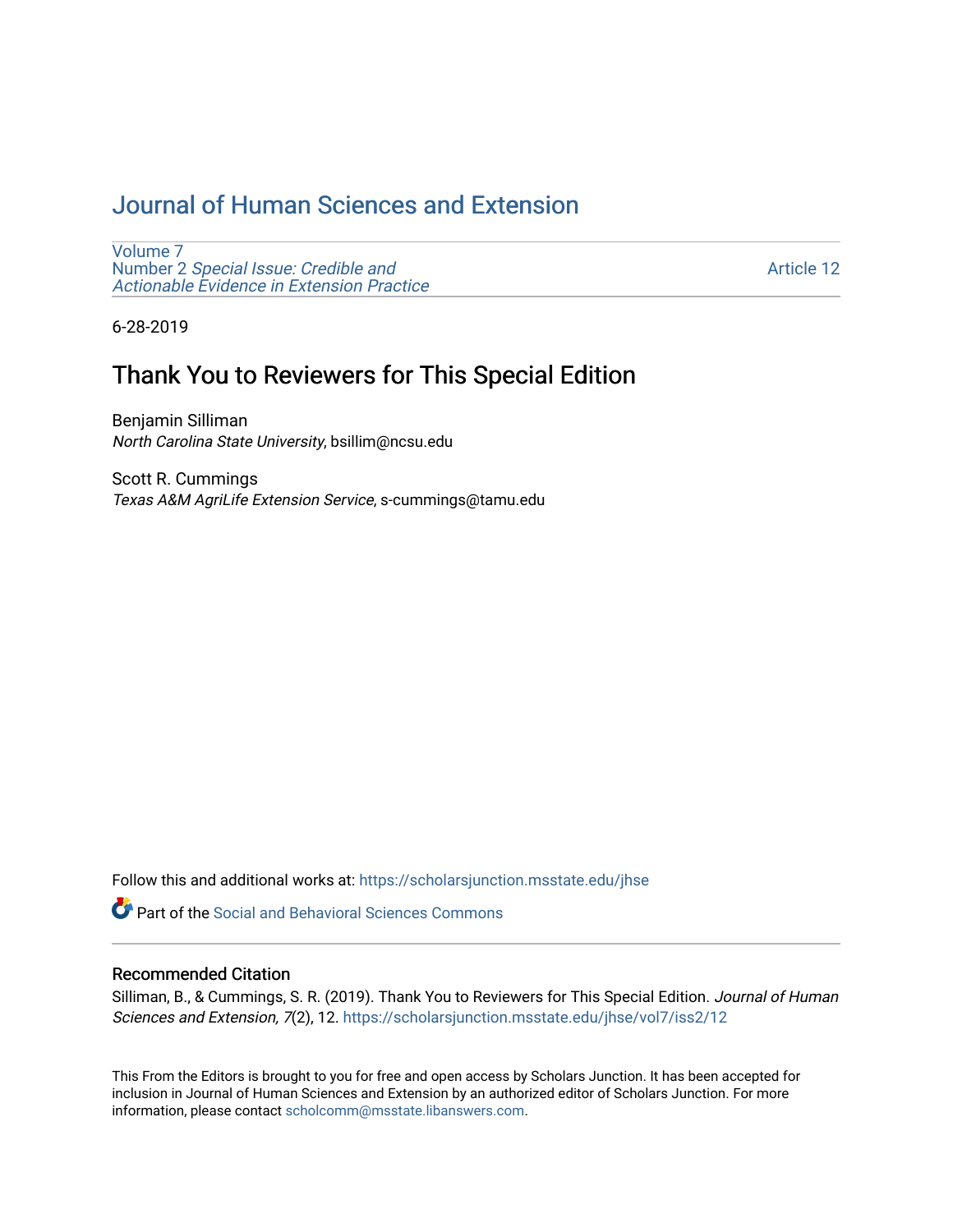## Thank You to Reviewers for This Special Edition

### Acknowledgments

Thanks to reviewers for this special edition, who responded quickly, then invested insightfully and sacrificially. Their investments made us all better, and we were blessed to work with them.

This from the editors is available in Journal of Human Sciences and Extension: [https://scholarsjunction.msstate.edu/](https://scholarsjunction.msstate.edu/jhse/vol7/iss2/12) [jhse/vol7/iss2/12](https://scholarsjunction.msstate.edu/jhse/vol7/iss2/12)